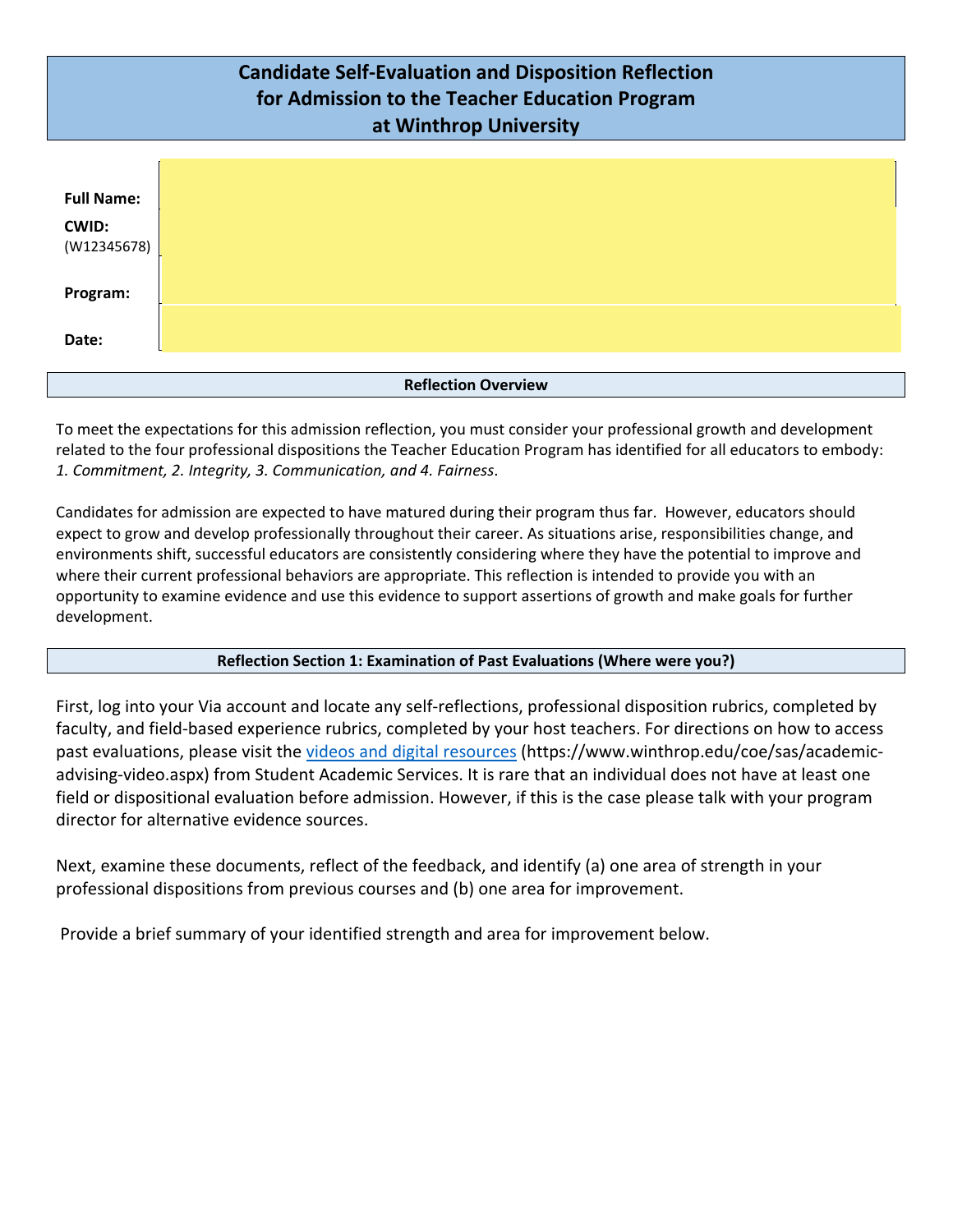| Area for<br>Improvement: |  |
|--------------------------|--|
|                          |  |
|                          |  |
|                          |  |
|                          |  |
|                          |  |
|                          |  |
|                          |  |
|                          |  |
|                          |  |
|                          |  |
|                          |  |
|                          |  |

## **Reflection Section 2: Self-Assessment (Where are you now?)**

In the chart below indicate your current level of development in each area. Consider whether these behaviors are obvious to others. Again, all candidates have room to grow in some areas, so think critically about your current state of development. Place an X in the appropriate rating for each statement.

| Rarely meeting an expectation indicates that you have struggled with this across time and/or environment.<br><b>Sometimes</b> meeting an expectation indicates that you have room to grow because you have multiple<br>examples of meeting while also have multiple examples of not meeting expectations. |                        | When considering my current<br>development, I self-evaluate as<br>follows |                              |  |
|-----------------------------------------------------------------------------------------------------------------------------------------------------------------------------------------------------------------------------------------------------------------------------------------------------------|------------------------|---------------------------------------------------------------------------|------------------------------|--|
| <b>Consistently</b> meeting an expectation does not indicate that you have no room to grow, but there are only<br>1 or 2 examples of situations where you did not demonstrate the indicator.                                                                                                              | Rarely<br><b>Meets</b> | <b>Sometimes</b><br><b>Meets</b>                                          | Consistently<br><b>Meets</b> |  |
| Commitment                                                                                                                                                                                                                                                                                                |                        |                                                                           |                              |  |
| am on time and prepared for active engagement in classes and field activities.                                                                                                                                                                                                                            |                        |                                                                           |                              |  |
| I complete assignments on time.                                                                                                                                                                                                                                                                           |                        |                                                                           |                              |  |
| I take responsibility for reading and adhering to course syllabus and guidelines before<br>contacting the instructor for information and/or help.                                                                                                                                                         |                        |                                                                           |                              |  |
| I demonstrate appropriate use of electronic equipment in all professional settings.                                                                                                                                                                                                                       |                        |                                                                           |                              |  |
| My attendance is regular and in the rare cases of an absence I inform the appropriate<br>individuals per the norms established for the specific setting.                                                                                                                                                  |                        |                                                                           |                              |  |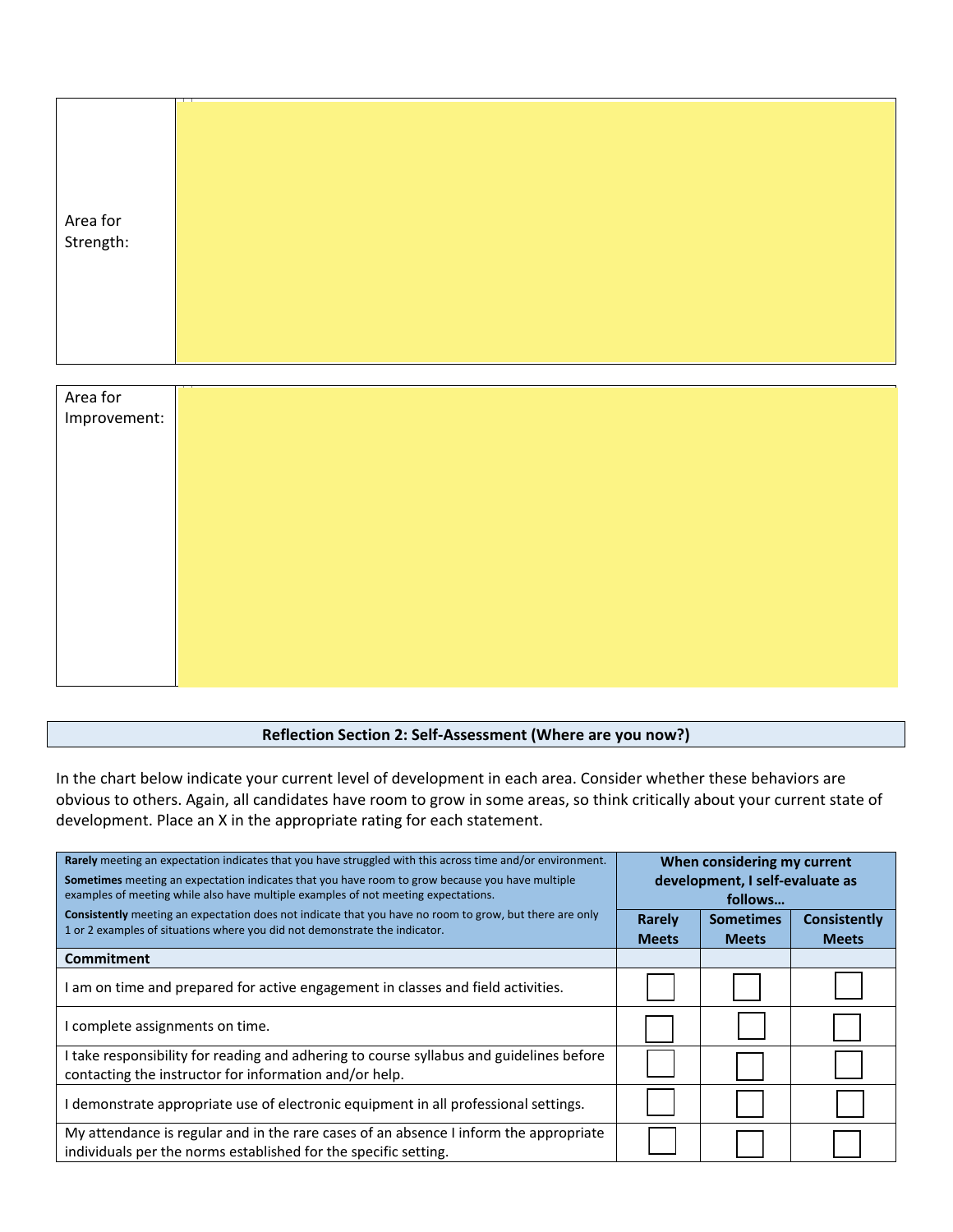| Rarely meeting an expectation indicates that you have struggled with this across time and/or environment.<br>Sometimes meeting an expectation indicates that you have room to grow because you have multiple<br>examples of meeting while also have multiple examples of not meeting expectations. |                        | When considering my current<br>development, I self-evaluate as<br>follows |                                     |  |
|----------------------------------------------------------------------------------------------------------------------------------------------------------------------------------------------------------------------------------------------------------------------------------------------------|------------------------|---------------------------------------------------------------------------|-------------------------------------|--|
| Consistently meeting an expectation does not indicate that you have no room to grow, but there are only<br>1 or 2 examples of situations where you did not demonstrate the indicator.                                                                                                              | Rarely<br><b>Meets</b> | <b>Sometimes</b><br><b>Meets</b>                                          | <b>Consistently</b><br><b>Meets</b> |  |
| My body language and class participation show appropriate levels of engagement for<br>the specific setting.                                                                                                                                                                                        |                        |                                                                           |                                     |  |
| I demonstrate respect for my own learning by seeking timely support.                                                                                                                                                                                                                               |                        |                                                                           |                                     |  |
| I demonstrate professionalism in all settings which includes adhering to expectations<br>established for behavior and dress.                                                                                                                                                                       |                        |                                                                           |                                     |  |
| Integrity                                                                                                                                                                                                                                                                                          |                        |                                                                           |                                     |  |
| I demonstrate respect for privacy by the way in which sensitive information is<br>handled in interactions in all settings.                                                                                                                                                                         |                        |                                                                           |                                     |  |
| I maintain professional courtesy when expressing thoughts and opinions.                                                                                                                                                                                                                            |                        |                                                                           |                                     |  |
| I demonstrate ethical conduct by meeting established standards for assignment<br>submission and intellectual honesty.                                                                                                                                                                              |                        |                                                                           |                                     |  |
| I am honest in interactions with professionals, peers, and families.                                                                                                                                                                                                                               |                        |                                                                           |                                     |  |
| Communication                                                                                                                                                                                                                                                                                      |                        |                                                                           |                                     |  |
| My interactions with peers, instructors, and/or other professionals is appropriate and<br>professional.                                                                                                                                                                                            |                        |                                                                           |                                     |  |
| I listen to others and I am respectful of divergent viewpoints.                                                                                                                                                                                                                                    |                        |                                                                           |                                     |  |
| I demonstrate professional use of electronic communication.                                                                                                                                                                                                                                        |                        |                                                                           |                                     |  |
| I demonstrate the ability to professionally accept and respond to evaluative feedback<br>and constructive criticism from peers, instructors, and /or other professionals.                                                                                                                          |                        |                                                                           |                                     |  |
| <b>Fairness</b>                                                                                                                                                                                                                                                                                    |                        |                                                                           |                                     |  |
| I demonstrate behaviors that are consistent with the belief that all individuals have<br>value and inherent capabilities to learn and develop.                                                                                                                                                     |                        |                                                                           |                                     |  |
| I demonstrate behaviors that are consistent with the belief that respect for diversity<br>throughout all work, communications, and interactions is essential in the learning<br>environment.                                                                                                       |                        |                                                                           |                                     |  |

## **Reflection Section 3: Analysis of Professional Growth**

Reflect on your professional growth and development across these evaluations, as well as professional settings (field experiences) in which a formal evaluation may not have been conducted. *Identify two different areas* (Commitment, Integrity, Communication, or Fairness) *in which growth has occurred. For each area, specifically discuss the professional growth that occurred AND relate this development to your preparation as an effective educator.* 

To meet expectations for self-reflection and admission to the Teacher Education Program, your reflection for each growth area must include *specific examples* of how you have developed. These examples must be directly related to professional dispositions for educators. Growth is typically marked by changes in behaviors and/or beliefs. Although personal development is important, the purpose of this reflection is to recognize ways in which you are professionally developing as a educator.